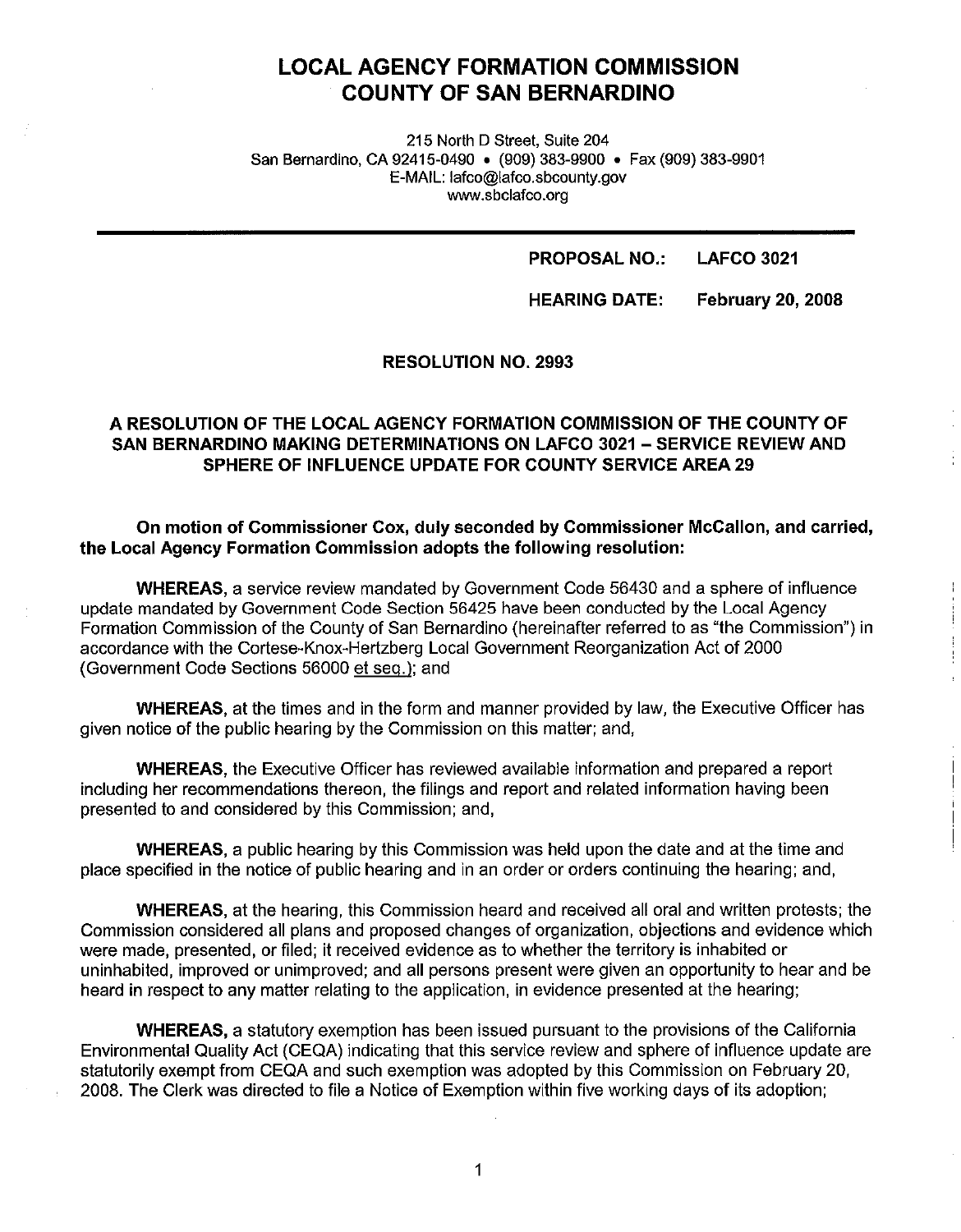**WHEREAS,** based on presently existing evidence, facts, and circumstances filed with the Local Agency Formation Commission and considered by this Commission, it is determined that the sphere of influence is affirmed as coterminous with its existing boundaries for County Service Area 29, as depicted on the map attached hereto as Exhibit "A"; and,

**WHEREAS,** the determinations required by Government Code Section 56430 and local Commission policy are included in the report prepared and submitted to the Commission dated February 12, 2008 and received and filed by the Commission on February 20, 2008, a complete copy of which is on file in the LAFCO office. The determinations of the Commission are:

#### **1. Growth and population projections for the affected area:**

Historically, Lucerne Valley can be characterized as a rural community that has experienced slow growth. From 1990 to 2000, the community population and households grew at an annual rate of roughly one percent. The community had 4,986 residents in 1990 and 5,377 in 2000. Slow growth is anticipated through 2030 with annual growth rates at roughly one percent as well. Utilizing the community's roughly one percent annual growth rate, the community has approximately 5,822 residents in 2008. Furthermore, population and households are anticipated to reach eight and nine percent of build-out by 2030, respectively. However, the projections do not take into account the approved Rancho Lucerne project. This project would have approximately 4,500 housing units with an estimated population of 10,000 at build-out. According to the Community Plan, residents are concerned that growth pressures from the surrounding areas will eventually threaten features of their rural community.

#### **2. Present and planned capacity of public facilities and adequacy of public services, including infrastructure needs or deficiencies:**

The Community Plan indicates that residents are particularly concerned about maintaining their rural lifestyle. Also of concern are sewer improvements, traffic, and circulation.

#### Water

The most significant regional issue is future water supply. The high growth rate in the region, coupled with a continued overdraft of the groundwater basin, which is the primary source of supply, is an infrastructure deficiency. The groundwater basin is adjudicated under a stipulated judgment that specifies the amount of groundwater that can be extracted by major groundwater producers (those using over 10 acre-feet per year), the purpose of which is to balance water supply and demand and address the groundwater overdraft. Due to the over-draft of the basin, future supplies are limited. This prompts water purveyors to scale back consumption annually, to aggressively promote water conservation measures, to buy more expensive imported water and to develop new supplies. Even though the water companies produce over 10 acre-feet per year and are regulated by the Watermaster, they are small mutual water companies.

#### Water Purveyors

Within Lucerne Valley there are eleven water purveyors supplying water to an estimated 2,922 residents. The service areas of all eleven water purveyors are either located near the center of the community (SR-18 and SR-247 intersection) or located a short distance from these highways. Residents and businesses not within a service area of a water purveyor utilize wells for the provision of water or purchase hauled water.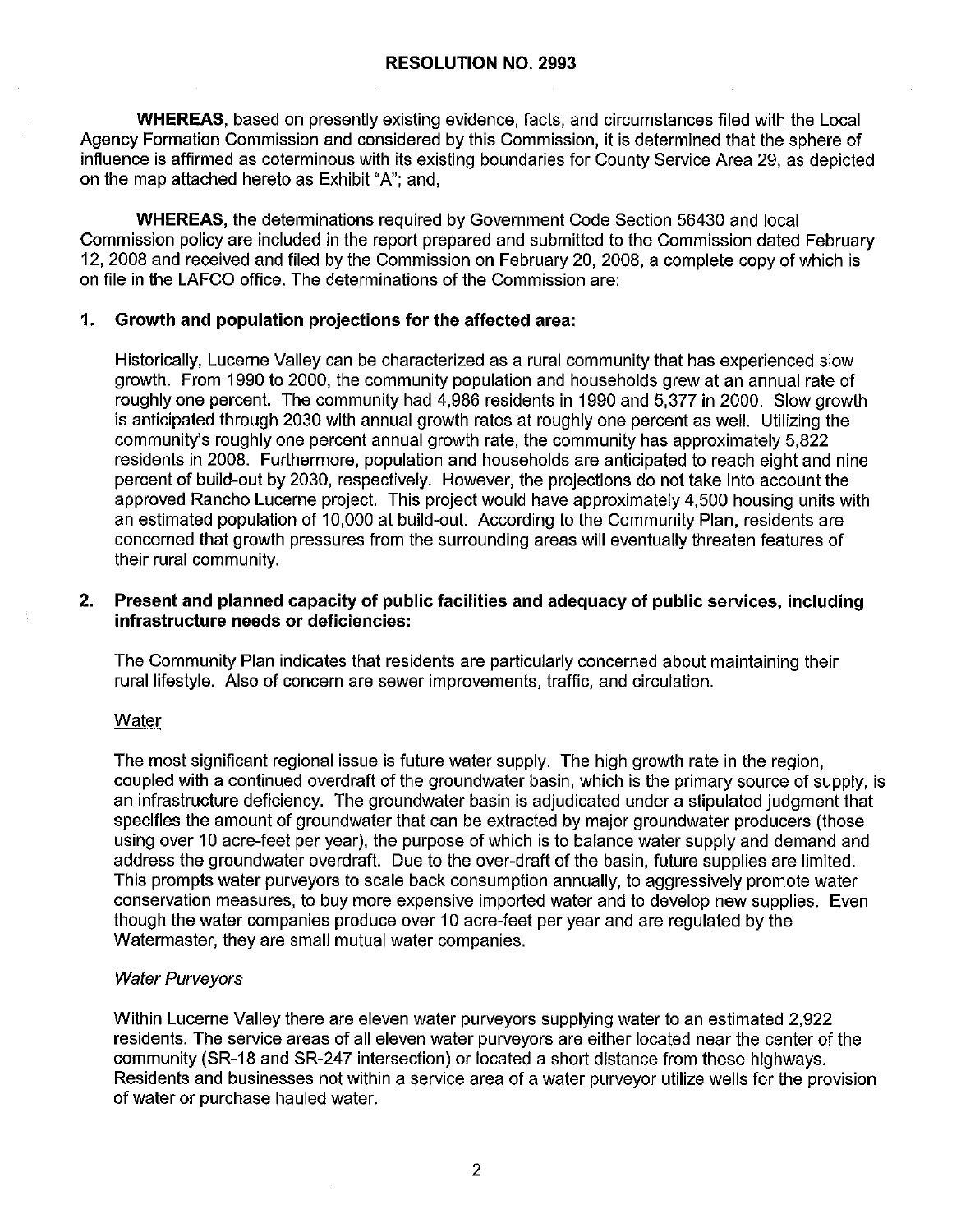#### *CSA29*

Lucerne Valley has no existing public water system to serve residents. Water service or acquisition within Lucerne Valley can be characterized as a mix of small private mutual water companies and wells. This service deficiency limits the development capacity for the community. Furthermore, CSA 29 does not supply water to residents; it only supplies the local public buildings and facilities, unless there is a water crisis. CSA 29 has three tanks with a combined capacity of 101,700 gallons, and a breakdown of the tank capacities and uses are:

- Pioneer Park tank capacity of 100,000 gallons. Serves the Community Center, Library, Senior Center, Fire Station 111, California Department of Forestry Station, Pioneer Park, and fire suppression for County Fire. Classified as transient non-community water system. Consists of two vertical wells, one storage tank, one pressure tank, and a booster pump. Has moderate but acceptable levels of nitrates.
- Midway Center tank capacity of 1,500 gallons. Serves the Recreation Center Building, the turf, and equestrian area. Classified as a transient, non-community water system. Consists of one vertical well and one pressure tank.
- Cemetery tank capacity of 200 gallons. Serves the irrigation needs of the Cemetery. Classified as a transient non-community water system. Consists of one vertical well and one storage tank.

Expansion of the cemetery will increase irrigation needs and will require a larger storage tank. No plans for a cemetery tank have been identified in the materials submitted.

CSA 29 has water production rights (also known as Base Annual Production) to assure 40 acre-feet (AF) annually. The district is within Este sub-region, and Free Production Allowance (FPA) is currently at 80% of Base Annual Production, which permits the district 32 AF of FPA for FY 2007-08. As noted in the most recent Watermaster Annual Report, "Water levels have been relatively stable in Este and FPA in Este remains at 80%". Producers are required to replace any water pumped above their FPA by paying the Mojave Basin Area Watermaster to purchase supplemental water or by purchasing unused production rights from another party. The historical trend for CSA 29's water production indicates that it produces more than its FPA. Thus, it has to purchase water from other agencies within the sub-basin to avoid paying the higher replacement water and make-up water rates charged by the Watermaster.

#### Rancho Lucerne

CSA 29 produced in excess of FPA for FY 2002-03 and FY 2003-04. To offset the over production, it transferred in the difference. Thus, it had no replacement water obligation to the Watermaster. In FY 2005-06, it produced 26 AF in excess of production and transferred in 16 AF to offset the overproduction. This left a replacement obligation of 10 AF for a cost of \$2,460. These transfers were made only for the satisfaction of makeup water obligations incurred during FY 2005-06.

There is a development project in the community of approximately 1,375 acres, known as Rancho Lucerne, located near the Highway 18 and 247 intersection. The County approved the development's tentative tract maps in 1997. In February 2007, the conditions of approval were clarified for the project, and on April 10, 2007, the County Board of Supervisors accepted the final map, securities, and agreement for the tract.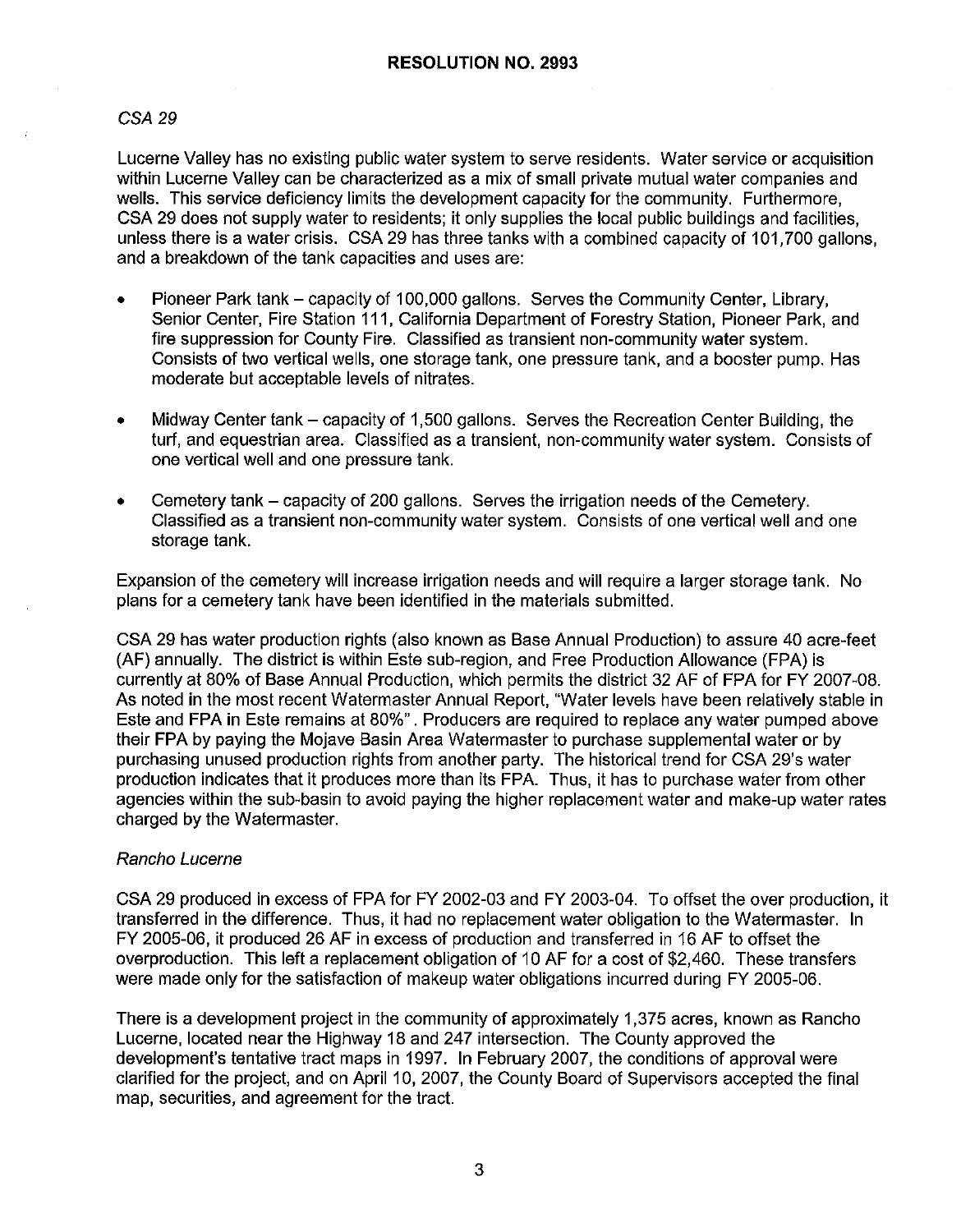Condition 39 identifies CSA 29 as the water service purveyor for the project, and CSA 29 has agreed to serve the project. The terms of the agreement condition the developer to transfer 2,559 acre-feet of base production (water rights) to CSA 29 to accommodate the project's water needs at build-out.

The developer is not entitled to build at this time since submission and approval of the master tract map is still outstanding. If the developer does not file the revised master tract map within two years from the previous approval (April 2009) and meet the conditions of the project, the project will expire. If the developer meets the conditions and is entitled to build, then CSA 29 would enter into the realm of being a municipal water service provider.

The Community Plan does not account for this project. Final approval of this project would alter the population and service forecasts for the community.

#### Hauled Water

Those without access to one of the small water companies or without wells on their property must rely on hauled water for domestic and other uses. In a joint letter to county planning and building departments in 2003, the California Department of Health Services and the California Conference of Directors of Environmental Health specify that, "bulk hauled water does not provide the equivalent level of public health protection nor reliability as that provided from a permanent water system from an approved onsite source of water supply." This statement is based on five potential public health risks for hauled water:

- 1. The potential for contamination exists when water is transferred from tanker trucks to water storage tanks.
- 2. Storage tanks are often the source of bacterial contamination.
- 3. There is no assurance that licensed water haulers follow State guidelines at all times.
- 4. The future reliability of hauled water is susceptible to economic conditions.
- 5. There is generally a higher risk for contamination.

The letter further states that hauled water for domestic purposes should only be allowed to serve existing facilities due to a loss of quantity or quality and where an approved source cannot be acquired.

The County of San Bernardino recognizes the potential health hazards with hauled water. Future development will be restricted unless there is access to an individual well or domestic water system. County Code of San Bernardino Section 33.0623 (last amended in 1996) under Health and Sanitation and Animal Regulations reads:

"Water furnished by a domestic hauler shall not be used as a source of water by any public water supply system unless it has been demonstrated to DEHS [Department of Environmental Health Services] that there are no reasonable means of obtaining an acceptable quality and quantity of groundwater, and that water treatment methods have been approved by DEHS. Exception: During an officially declared state or local emergency, a public water system may utilize hauled water as a temporary source of supply."

There are many within the community without access to one of the small water companies or without wells on their property. These residents must rely on hauled water for domestic and other uses. The vulnerabilities of hauled water came to fruition during the 2007 summer; and the summer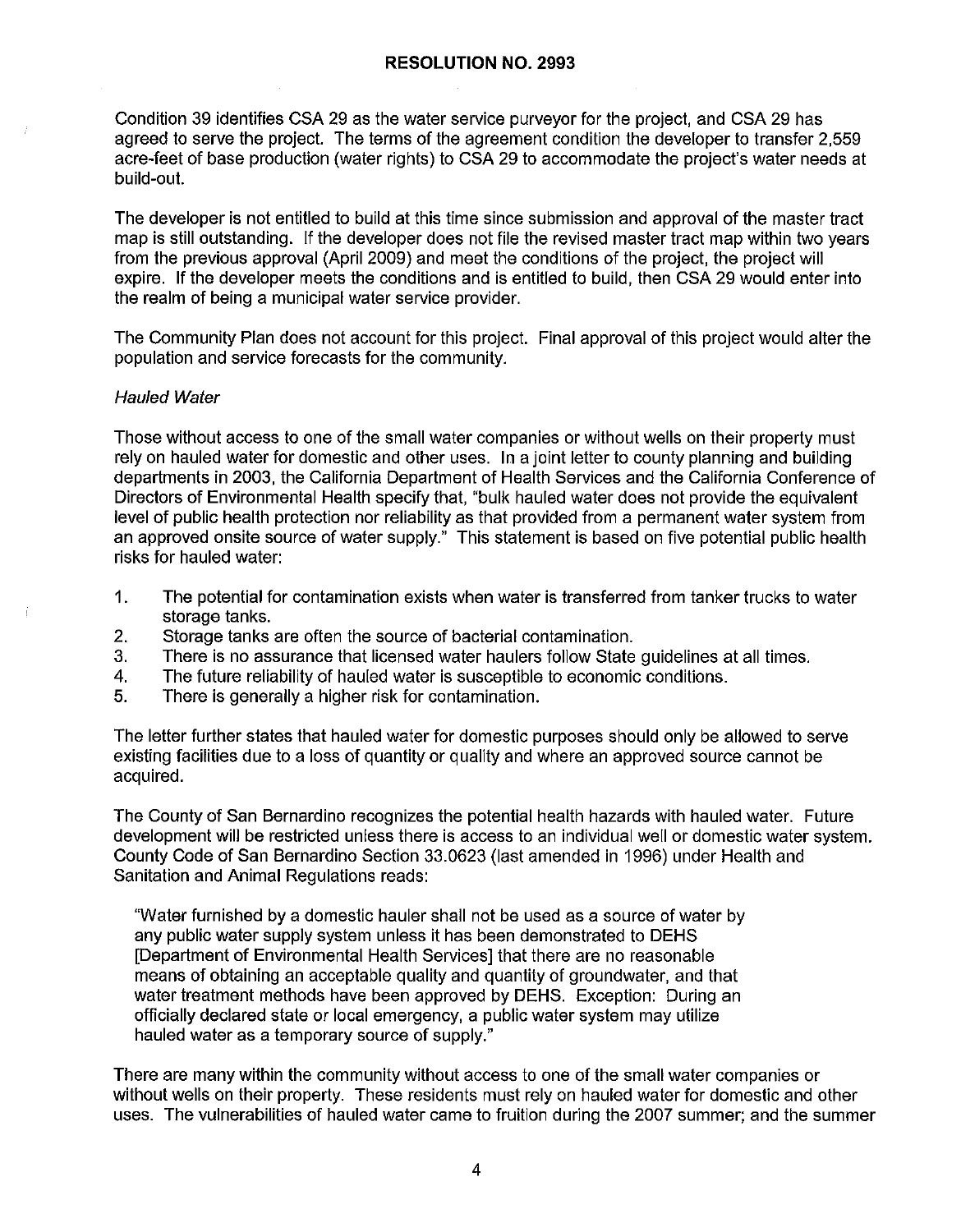#### **RESOLUTION NO. 2993**

heat exacerbated the situation. The Food and Drug Branch of the California Department of Public Health and the California Highway Patrol conducted a joint enforcement action to investigate complaints of unlicensed and unsanitary water haulers in Johnson Valley and Lucerne Valley. The enforcement action resulted in several unlicensed water hauling and unsanitary vehicle violations. The crises occurred when unlicensed and many licensed water haulers stopped serving the community. The crisis was abated when the County made CSA 29's wells and tanks available to residents and hauled water in fire trucks and delivered bottled water to those in need. Although the crisis is over, the vulnerability remains.

#### Outfall Line

Since about 1980, a 12-mile outfall line conveys treated wastewater from the Big Bear Valley to the Big Bear Area Regional Wastewater Agency (BBARWA) 2.3 million gallon balancing reservoir located on Camp Rock Road in Lucerne Valley. From the reservoir, the water is conveyed to BBARWA property at Camp Rock Road and Highway 247 where the site is leased to a farmer who uses the water for alfalfa irrigation on an estimated 320 acres. BBARWA staff estimates that approximately 2.5 million gallons of treated water per day flow through the outfall line.

#### Sewer

CSA 29 does not currently provide sewer service and there are no other entities to provide sewer service within Lucerne Valley. Further, CSA 29 does not have plans to provide sewer service, with the exception of the Rancho Lucerne project. The entire community utilizes septic tanks and leach field systems. The Colorado River Regional Water Quality Control Board is the regulatory agency for Lucerne Valley, as the community is within the Colorado River Water Basin. There is no schedule for sewer improvements. This service deficiency limits the development capacity for the community.

For the Rancho Lucerne Project, Condition 38 identifies CSA 29 as the sewer service provider for the project, and CSA 29 has agreed to serve the project. On April 10, 2007, to satisfy the sewer requirements of the conditions (Condition 41 ), the County Board of Supervisors approved the agreement between CSA 29 and the developer for the developer to construct wastewater facilities for the project (Agenda Item 33). The agreement states that the developer will provide property and construct the wastewater facilities and will transfer ownership of the facilities to CSA 29. CSA 29 would then be responsible for operation and maintenance of the facilities. The operation and maintenance costs would be borne by the residents within the project through wastewater user fees. If the developer meets the conditions and is entitled to build, then CSA 29 would enter into the realm of being a municipal sewer service provider.

#### Roads

The Community Plan describes the existing road system in Lucerne Valley as a combination of state highways and local roads, and that Highways 18 and 247 bear the burden of nearly all local and visitor traffic. Many of the local roads are either entirely unpaved or contain unpaved portions. According to staff from the County Department of Public Works - Transportation Department, the County maintains portions of most of the roads identified in the Community Plan.

The two State highways are State Route 18 and State Route 247. According to the Community Plan, all major County roads within CSA 29 operated at a service level of "A" in 2004, which is the highest level of service. For the same year, the State highways operated at acceptable levels with the exception for SR-18 between Bear Valley Cut-off and SR-247. This segment received a service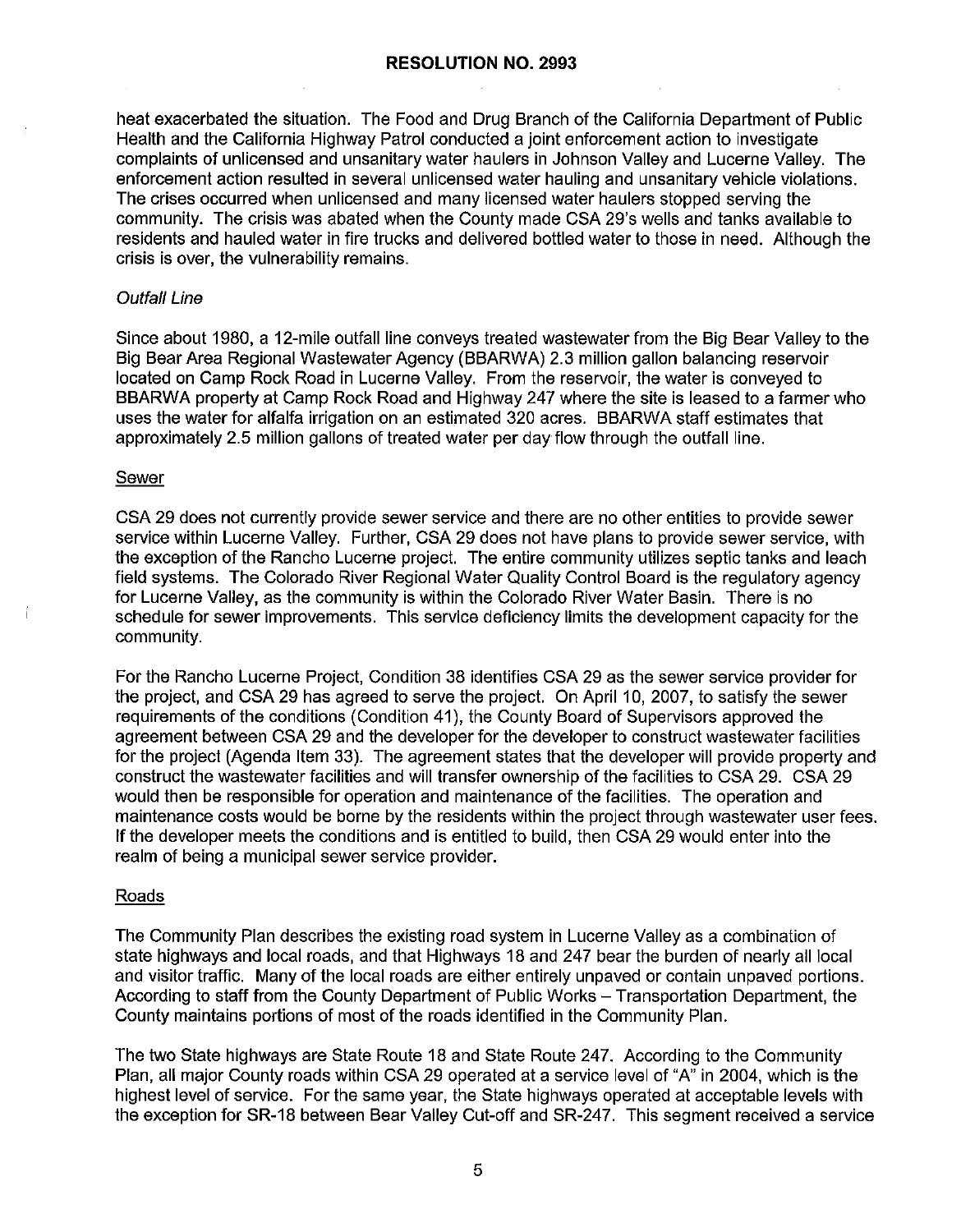level of "D", which is described as congested but stable conditions where speed and maneuverability are significantly affected. The Community Plan projects that by 2030, the County roads and State highways will continue to operate at acceptable levels of service, with the exception of SR-18 between Bear Valley Cut-off and SR-247.

# County Service Area 70 Improvement Zone R-25

The Board of Supervisors formed an improvement zone for road maintenance in 1989 with an original purpose for initial improvements and then road maintenance as needed. Service is to be provided to the roads within the boundaries of the improvement zone, which include Del Oro Road, Winchester Trail, and Custer Avenue. The total length of roads is approximately one mile. The improvement zone, County Service Area 70 Improvement Zone R-25, is approximately a mile and a half northwest from the Highway 18 and Highway 247 intersection.

The improvement zone currently charges an annual assessment of \$60 per parcel on 18 parcels of land. The formation resolution indicates that the original service charge was \$135. Special Districts Department staff indicates that the funds now are held in reserve to be used for emergency maintenance only, which consists of emergency grading if the road washes out during a storm. Special Districts Department manages the improvement district and there is no advisory commission.

# Parks and Recreation

CSA 29 maintains two parks, Pioneer Park and Midway Park. Pioneer Park is on 20 acres off Highway 247 and includes a park, BMX track, community building, senior center, museum, library, and fire station. Midway Park is on five acres located near Rabbit Springs Road and Midway Road and includes an equestrian arena that hosts rodeos and a renovated schoolhouse for community meetings. There is no park and recreation master plan for the community. One stated goal of the Community Plan is the development of such a plan. Partially within the eastern portion of the community is the Johnson Valley Off-Highway Vehicle Park. The park is managed by the Bureau of Land Management, is open to the public, and holds racing events.

Pursuant to the Quimby Act, a minimum of three acres per thousand population should be dedicated for recreational and/or open space purposes. The community has 25 acres of County parkland with an estimated population of 5,822. Based on the Quimby Act ratio, the community should have a minimum of 17.5 acres. Therefore, ii satisfies the Quimby Act minimum acreage. This does not take into account the Bureau of Land Management and National Forest lands, which account for 57% of the community's total land.

# **Streetlights**

LAFCO staff has verified that CSA 29 maintains 23 streetlights within the community. The streetlights are classified as all night service (activated from dusk until dawn).

# Television Translator

The television translator receives a signal and rebroadcasts seven channels to the community. Without the translator, the community would not receive PBS, NBC, ABC, CBS, and My Network. The translator has "low power" potential for providing local origination of non-commercial telecasts. Special Districts Department staff indicates there are no plans at this time to convert to a digital format for the translator because the Congressional approved switch to a digital format in 2009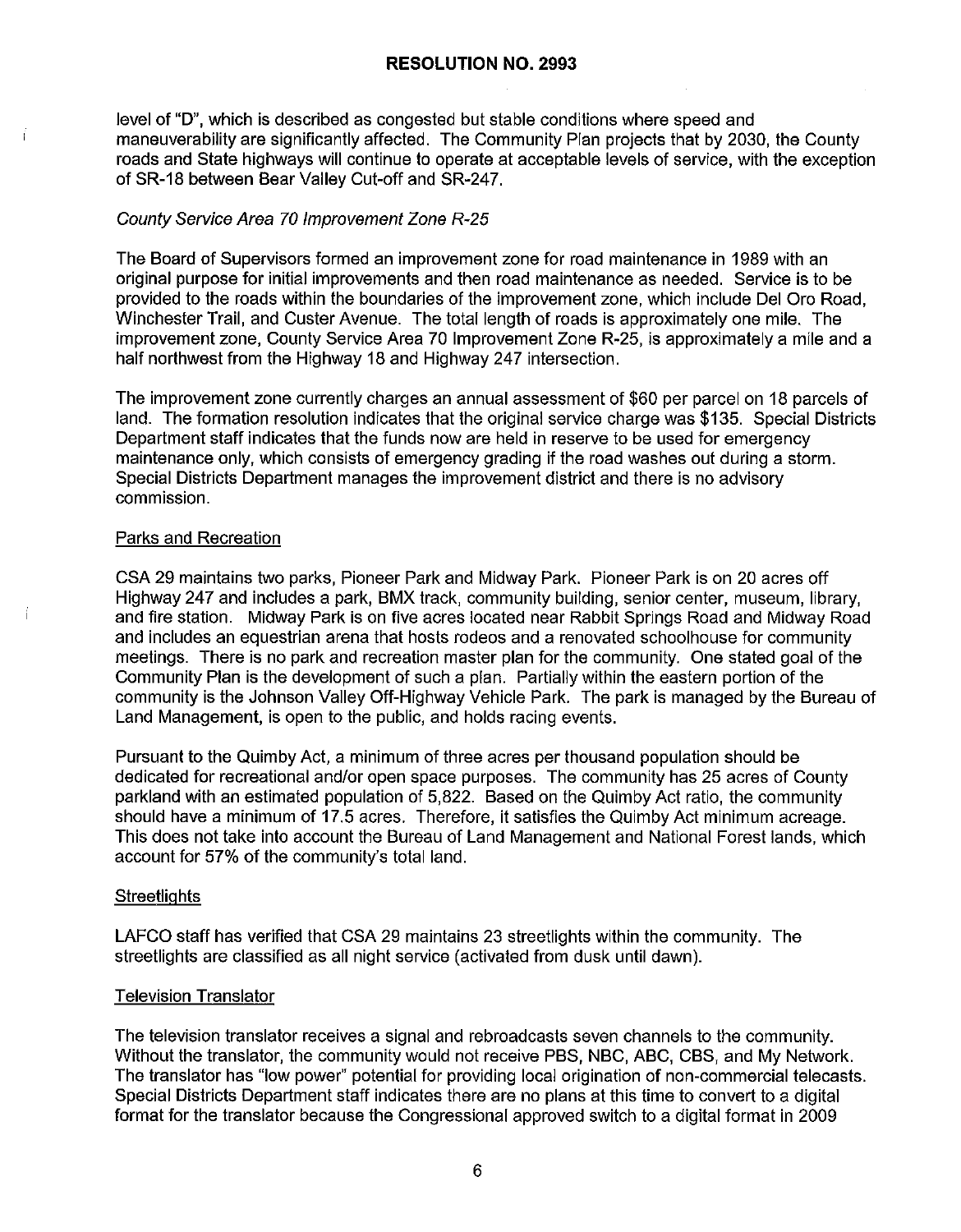affects only major air broadcasters. Further, it does receive a satellite digital feed but converts it to analog to transmit to meet the needs of the residents. If the time comes that digital service is required, it is able to do so.

The materials provided by Special Districts Department indicate that translator service is satisfactory for the revenues received. An election was held in 1995 for a special tax of \$50 per improved parcel for three years to update translators and repair and realign antennas. The voters did not approve this measure and this supports the sufficiency of the service.

#### **Cemetery**

Lucerne Valley Memorial Park is located on Highway 18 and the original cemetery contains 1,246 plots on roughly two acres, all which have been sold. Of the 216 cremation plots on the original site, 92 are available. CSA 29 is expanding the cemetery by four acres, and the first phase has been completed. The first phase has 71 burial plots, of which 63 are available. When all the phases are complete, there will be an additional 1,500 burial and cremation plots.

Cemetery plot space is subject to the Board governed fee schedule. Anyone can be buried at the cemetery. The burial fee structure has three categories, each with different fees: 1) property owner, 2) resident/non-property owner, 3) and non-resident/non-property owner. There is no master plan for cemetery service.

#### Fire and Ambulance

CSA 29 provides funding to County Fire for fire suppression, ambulance services, and administration support. CSA 29 owns two fire stations within the community off Highway 247, Stations 111 and 112. For seasonal fire protection, the California Department of Forestry also operates a station near the intersection of Highways 18 and 247.

LAFCO 3000 proposes reorganization of the County's Board-governed fire providers and will take effect July 1, 2008. Part of this proposal is the transfer of fire and ambulance powers of CSA 29. The San Bernardino County Fire Protection District will assume responsibility for fire and ambulance services within CSA 29's boundaries upon the effective date. Fire and ambulance facilities and equipment in the name of CSA 29 will also transfer to the San Bernardino County Fire Protection District, which includes Station 111 located on CSA 29's Pioneer Park site. A lease agreement is pending since upon the effective date Station 111 will be on CSA 29 property.

Condition 76 for the Rancho Lucerne project identifies that the development will be required to contribute funds for a new fire station, equipment, and first-year operation costs. The conditions suggest the creation of a community facilities district or assessment district to fund on-going operating costs, whereby all homeowners will be required to contribute.

# **3. Financial ability of agencies to provide services:**

The Special Districts Department submitted budget and audit information for CSA 29 as part of the service review. Special Districts Department has not yet received the FY 2006-07 audit for CSA 29.

Audit

According to the audit, CSA 29's primary source of funding is receipt of a share of the ad valorem property tax, which comprises 96% of total revenues for FY 2005-06, excluding incoming transfers.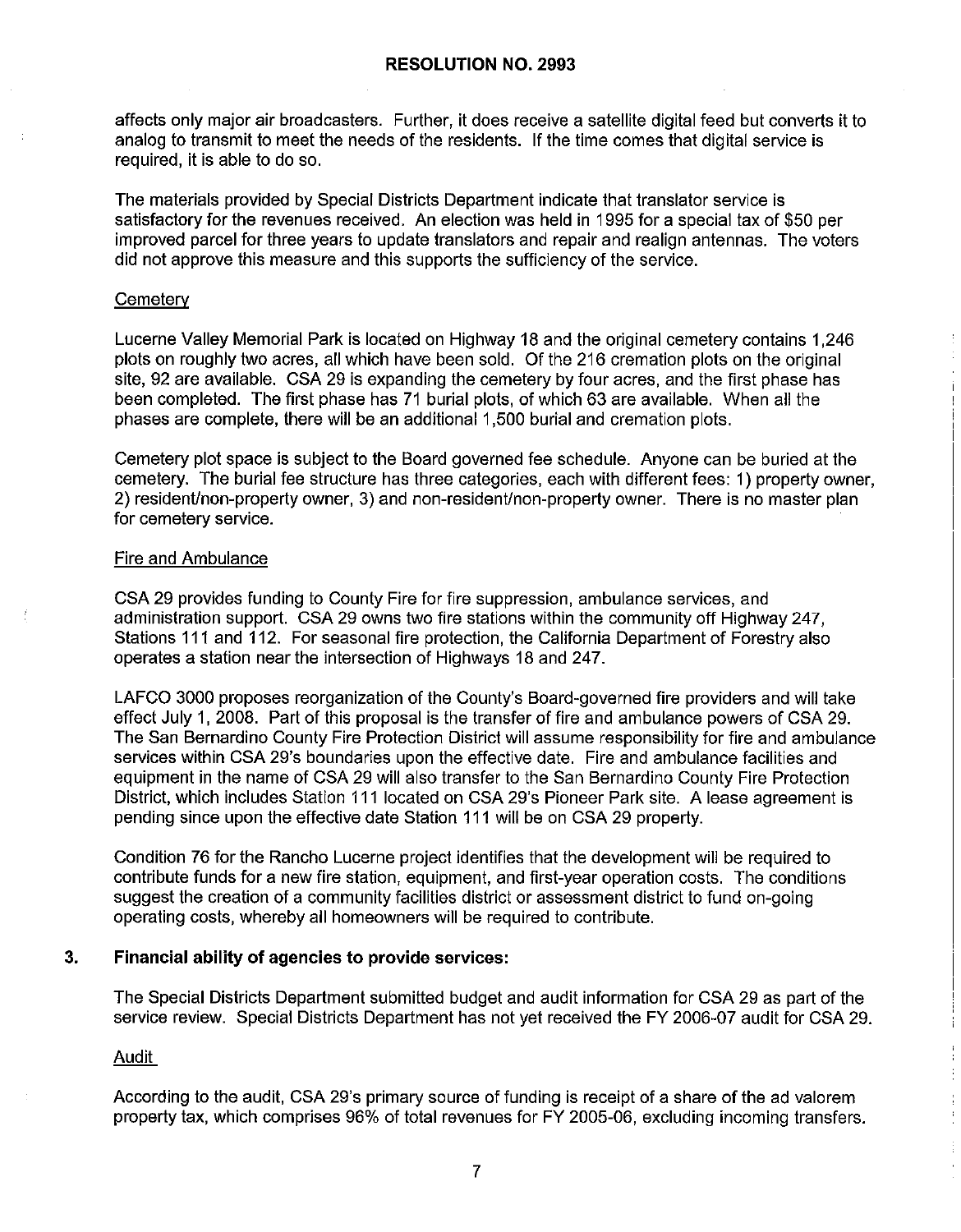For the year, CSA 29 received \$1,322,967 in total revenues; of this amount, \$1,269,533 is attributable to property taxes. The Fire fund incurred expenditures in excess of revenues by \$388,886, with salaries and benefits comprising the largest expense at \$994,427. To make up the difference, the Fire fund received \$391,195 as a transfer from other funds, with \$233,075 coming from CSA 29's Ambulance fund. Conversely, CSA 29's General fund received revenues in excess of expenditures and ended the year with an increase of \$23,311.

Even though CSA 29's General fund increased in balance for the year, Special Districts Department staff indicates that revenues for the park operations and services are not keeping pace with expenditures and reserves are being depleted. In turn, staff is being more prudent with expenditures and is starting more recreation programs to generate additional revenues. The increase in property taxes has helped as well.

#### Budget

CSA 29's annual budget is comprised of four separate sections. They are:

- Fire Protection (Special Revenue Fund)
- Ambulance (Enterprise Fund)
- Park, Cemetery, TV, and Streetlighting (Special Revenue Fund also known as CSA 29 General fund)
- Capital Improvement Projects and Reserves

For FY 2007-08, CSA 29's adopted budget indicates that the Fire fund is anticipated to receive transfers for staffing and memorandum of understanding (MOU) agreements. The breakdown of the Fire fund's anticipated incoming transfers are:

- \$342,747 from County Fire for conversion of limited term firefighters to full time firefighters
- \$312,800 in ambulance service fees from CSA 29 Ambulance fund
- \$56,000 from County General fund for seasonal staffing
- \$34,000 from CSA 70 for MOU agreements

Capital Improvement Plans are budgeted annually as a part of the County's overall budget. Projects planned with community block grant funding are an acoustic ceiling for the community building, and well improvements at the cemetery. CSA 29's fund monies are planned to be used for a new maintenance shed and roof replacement at the Midway Park community building and the senior center.

#### Cemetery Endowment Fund

The District has an endowment fund for cemetery operations. These funds must to be held in perpetuity. Interest earnings but not the principal may be used for maintenance of the cemetery. Special Districts Department staff indicates that the endowment fund has not been utilized to date and the fund is planned for use when the cemetery is at capacity. This endowment fund is not included in the budget, as it is not an operating fund. As of February 4, 2008, this fund had a balance of \$84,680. Revenues from plot sales are placed in the CSA 29 General fund and the Endowment fund.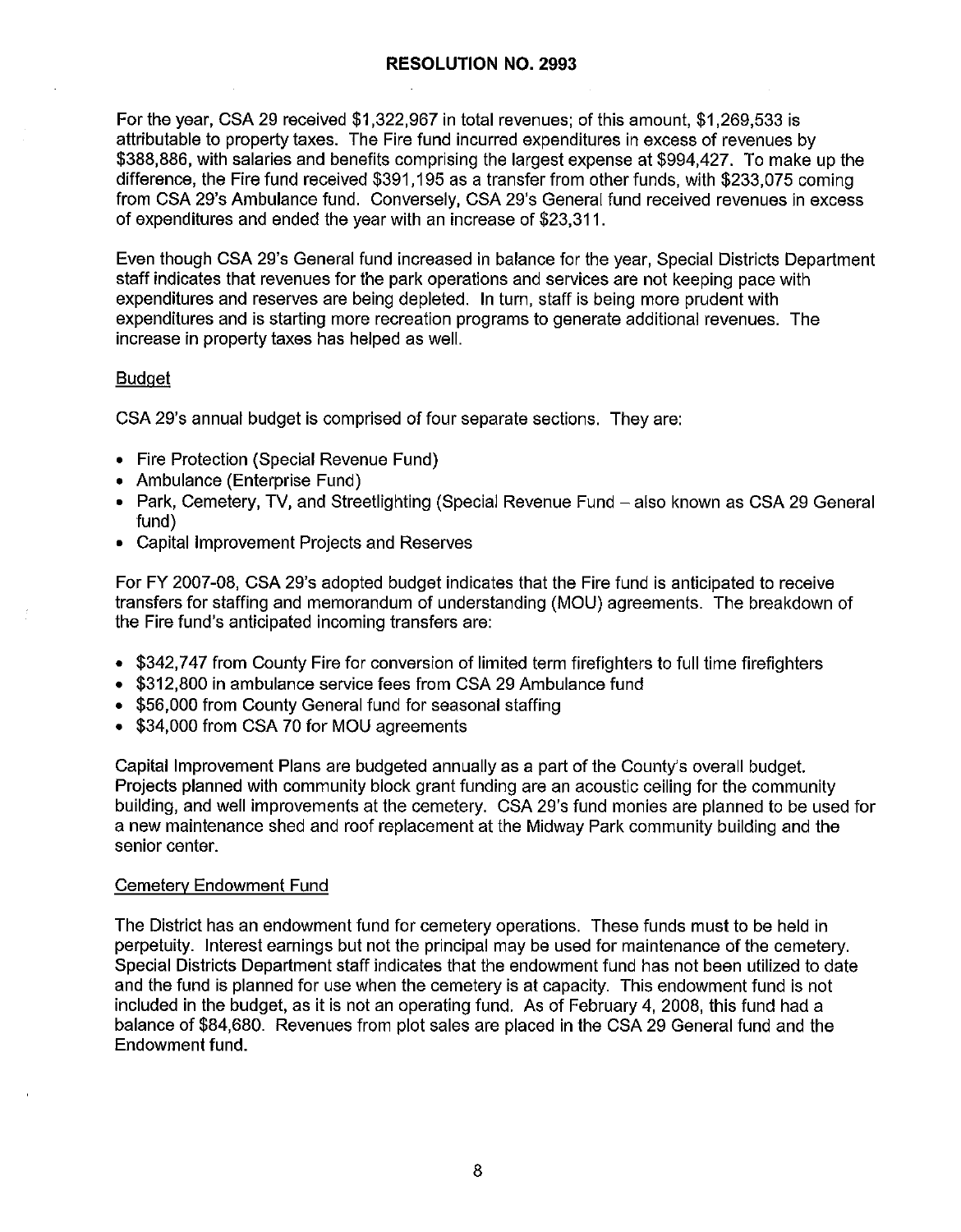#### Property Tax Revenues

CSA 29 is a multi-function district and has more than one fund account. The streetlighting, park and recreation, TV, and cemetery fund receives the property tax revenues. Then, the fire fund receives its share of the property tax revenues through a manual transfer from the previously mentioned fund. Prior to FY 2007-08, the historic property tax split was 70% to fire activities and 30% to the rest of CSA 29's activities. The County Board of Supervisors approved a change in the property tax split to be 65% to fire related activities and 35% to the remaining activities, beginning in FY 2007-08. LAFCO 3000 proposes reorganization of the County's Board-governed fire providers and will take effect July 1, 2008. Part of this proposal is the transfer of fire and ambulance powers of CSA 29. The San Bernardino County Fire Protection District will assume responsibility for fire and ambulance services within CSA 29's boundaries upon the effective date. Additionally, the current property tax share allocated to CSA 29's fire protection (65%) will permanently transfer to the San Bernardino County Fire Protection District. The remainder (35%) will stay with CSA 29.

#### **4. Status of, and opportunities for, shared facilities:**

CSA 29 does currently does not share facilities with other agencies.

#### **5. Accountability for community service needs, including governmental structure and operational efficiencies:**

The San Bernardino County Board of Supervisors is the governing body for CSA 29; ii is within the political boundaries of the First Supervisorial District. CSA 29 has a municipal advisory council (MAC), authorized under Government Code Section 31010, that meets on the fourth Tuesday of each month at the community building. MAC members are appointed by the First District Supervisor and must reside within the District. Issues and concerns regarding CSA 29's services are placed on the monthly MAC agendas. At these meetings, Special Districts Department staff and community members have the opportunity to address the issues. As for staff, four full-time employees oversee the park, cemetery, and streetlight operations. One full-time employee maintains all of the County's translator operations with a proportionate share of the cost assigned to CSA29.

CSA 29 budgets are prepared as a part of the County Special Districts Department's annual budgeting process. CSA 29's annual budget is reviewed with the MAC for its recommendation and then presented to the County Administrative Office and Board of Supervisors for review and approval. The Operations Division of the Special Districts Department presents quarterly financial reports of CSA 29's activities to the MAC, and proposed rate changes and facility charges are presented to the MAC for recommendation.

Action taken on October 16, 2007 by the Board of Supervisors set the appropriation limit for CSA 29 at \$5,584,199. Upon the effective date of LAFCO 3000, the appropriation limit for CSA 29 will be modified to reflect the removal of CSA 29's fire and ambulance powers. Utilizing the current property split of 65% to fire related activities and 35% to the remaining activities, the appropriation limit for CSA 29 will be set at \$1,954,470 and limited to the remaining services. However, the current schedule of the County's appropriation limits identifies CSA 29 under the "Fire District" category.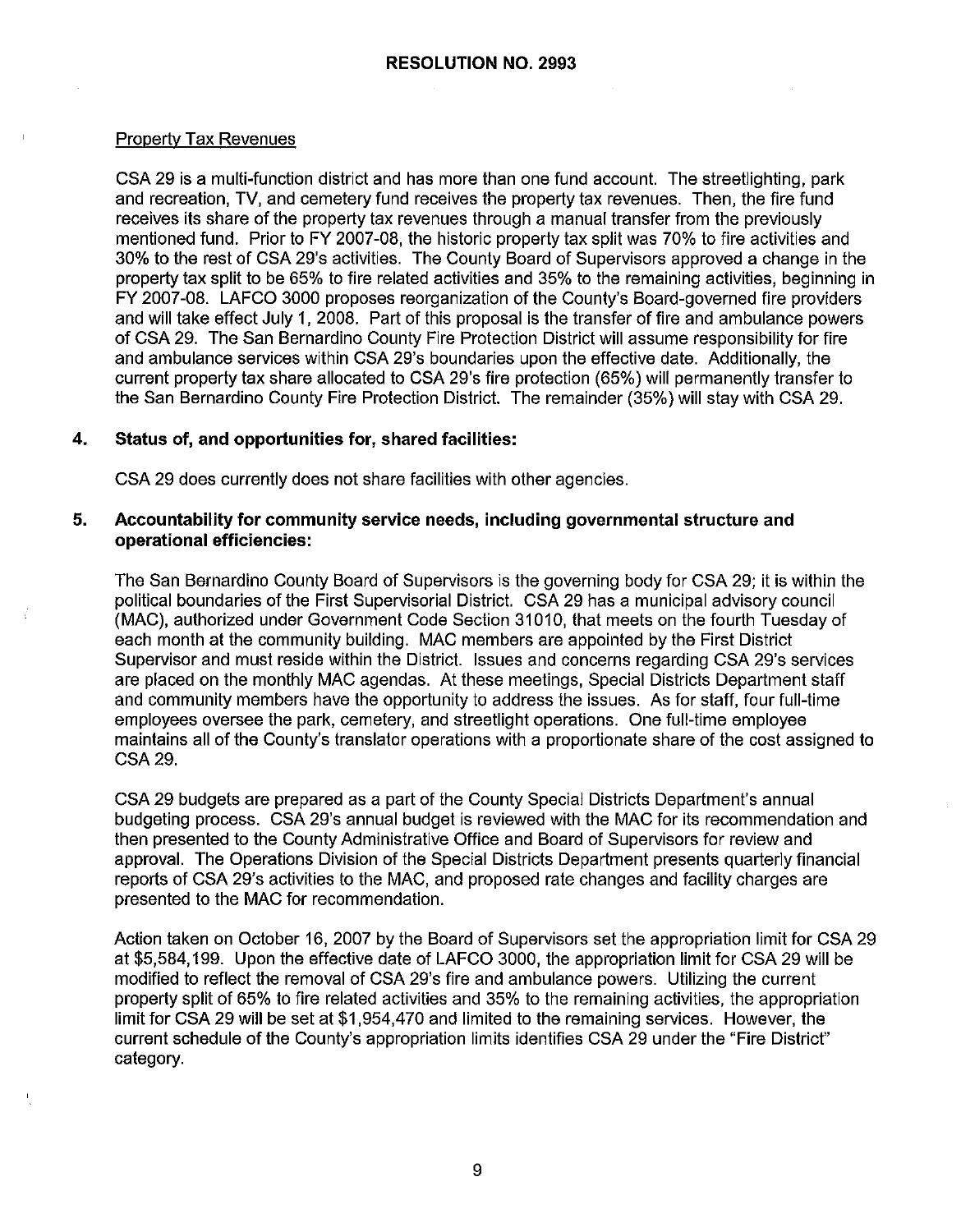# Operational Efficiency

As a mechanism to control costs, the County of San Bernardino Special Districts Department has consolidated many of the administrative and technical functions necessary to manage the various services are provided. CSA 29 pays for the entire costs of salaries and benefits of its employees and it pays a proportional cost of the administrative functions of the County Special Districts Department. To pay for these functions, the FY 2007-08 Adopted Budget indicates a transfer for Salaries and Benefits to CSA 70 Countywide of \$1,245,696 from the fire special revenue fund, \$21,979 from the ambulance enterprise fund, and \$82,021 from CSA 29's General fund. In addition, the budget indicates a transfer from the fire special fund for salaries and benefits of \$181,055 to Consolidated Fire Service for limited term and seasonal staffing. CSA 29 also benefits from grant management provided by the Special Districts Department.

#### Governmental Structure Options

Special Districts Department staff, in preparing the municipal service review, indicated that there were no consolidations or other structure options available for the operation of CSA 29. While the discussion of some government structure options may be theoretical, a service review should address all possible options. One option would be for the residents within the community to submit an application to LAFCO to form an independent community services district (CSD). Through this formation, the CSD would have a choice of 33 different services to provide and the voters would select the board of directors, which must reside within the district. The formation application must show that the proposed CSD would be financially viable. The Commission has considered three proposals to form a CSD. In each case, the proposal was not successful, with two of the proposals defeated at election. At this time, there is no expressed desire by the residents to look at the formation of a CSD.

A second option would be for CSA 29 to form an improvement zone to serve water and/or sewer to the populated segments of the community. This option would require voter approval due to the need for funding the development of the system.

The lack of a community-wide municipal water provider places the community at a disadvantage in planning for the community's current and future water needs. The two options described above would allow such an instrument to provide the community with a safe and reliable source of water.

**WHEREAS,** the following determinations are made in conformance with Government Code Section 56425 and local Commission policy:

# **1. Present and Planned Uses:**

Lucerne Valley is characterized by large residential lots, limited commercial development, with a predominance of agricultural and animal raising uses. The amount of publicly owned land within the community limits development and comprises a large percentage of the total area. Of CSA 29's total area, 51 % is operated and managed by the Bureau of Land Management (BLM) for the benefit of the entire public, 6% is managed by the San Bernardino National Forest, and 4% is controlled by the State of California. The remaining 39% (109,248 acres) is under County jurisdiction.

For the lands under County jurisdiction, roughly half of the area (49.7%) is designated as is Rural Living. Residential land use is prevalent with single-family residences on large parcels ranging from 2.5 acres to 40 acres. other predominant land use designations are Resource Conservation (21%) and Agricultural (24% ). Even though the industrial designations comprise a small percentage of the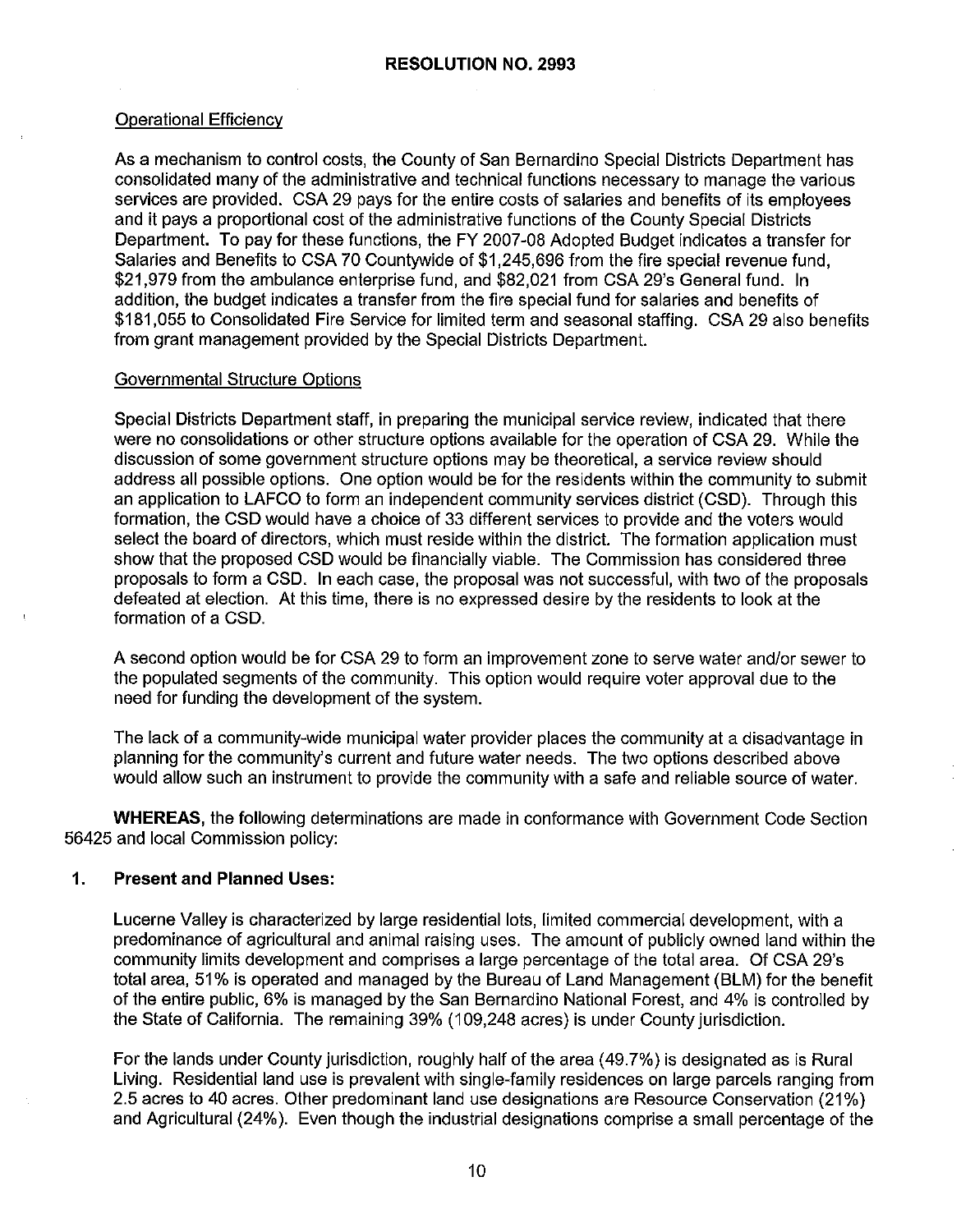total land area, they are comprised mostly of cement and mining uses, are an important and historical presence, and dominate the local economy. The largest mine currently is the Mitsubishi Cushenbury mine located in the southern portion of the community.

#### **2. Present and Probable Need for Public Facilities and Services:**

The community had 4,986 residents in 1990 and 5,377 in 2000. Utilizing the community's roughly one percent annual growth rate, the community has approximately 5,822 residents in 2008.

Lucerne Valley can be characterized as a rural community that has experienced slow growth. Slow growth is anticipated through 2030 with annual growth rates at roughly one percent. Furthermore, population and households are anticipated to reach eight and nine percent of build-out by 2030, respectively. However, the projections do not take into account the approved Rancho Lucerne project. This project would have approximately 4,500 housing units with an estimated population of 10,000 at build-out.

The community has a present and probable need for municipal water and sewer delivery. The community experienced water challenges this past summer when water haulers and their sources were shut down due to violations. While the water crisis has been abated, the vulnerability still remains. A municipal water service provider to serve the community would provide a reliable and safe source of water. There is a present need for municipal water and sewer services, and this need will continue until such a provider is available in the community.

# **3. Present Capacity of Public Facilities and Adequacy of Public Services:**

The park and recreation, streetlighting, cemetery, fire, ambulance, and television translator needs of the community are adequately met. A municipal water service provider to serve the community would provide a reliable and safe source of water. The need for services will increase as the population increases. In anticipation of future needs, the cemetery has plans for expansion of four acres, with the first phase complete.

# **4. Social and Economic Communities of Interest:**

The social community of interest is the community of Lucerne Valley. Economic communities of interest include the cement and mining companies within the District.

# **5. Other Findings:**

- A. The Commission's Environmental Consultant, Tom Dodson and Associates, has determined that the municipal service review and sphere of influence affirmation is statutorily exempt from environmental review. The basis for this determination is that LAFCO 3021 does not have the potential to alter the existing physical environment in any manner, and therefore does not constitute a project as defined by CEQA.
- B. Legal advertisement of the Commission's consideration has been provided through publication in The Sun and through a publication of a 1/8 page legal ad in the Daily Press as required by law.
- C. As required by State law, individual notification was provided to affected and interested agencies, County departments, and those agencies and individuals requesting mailed notice.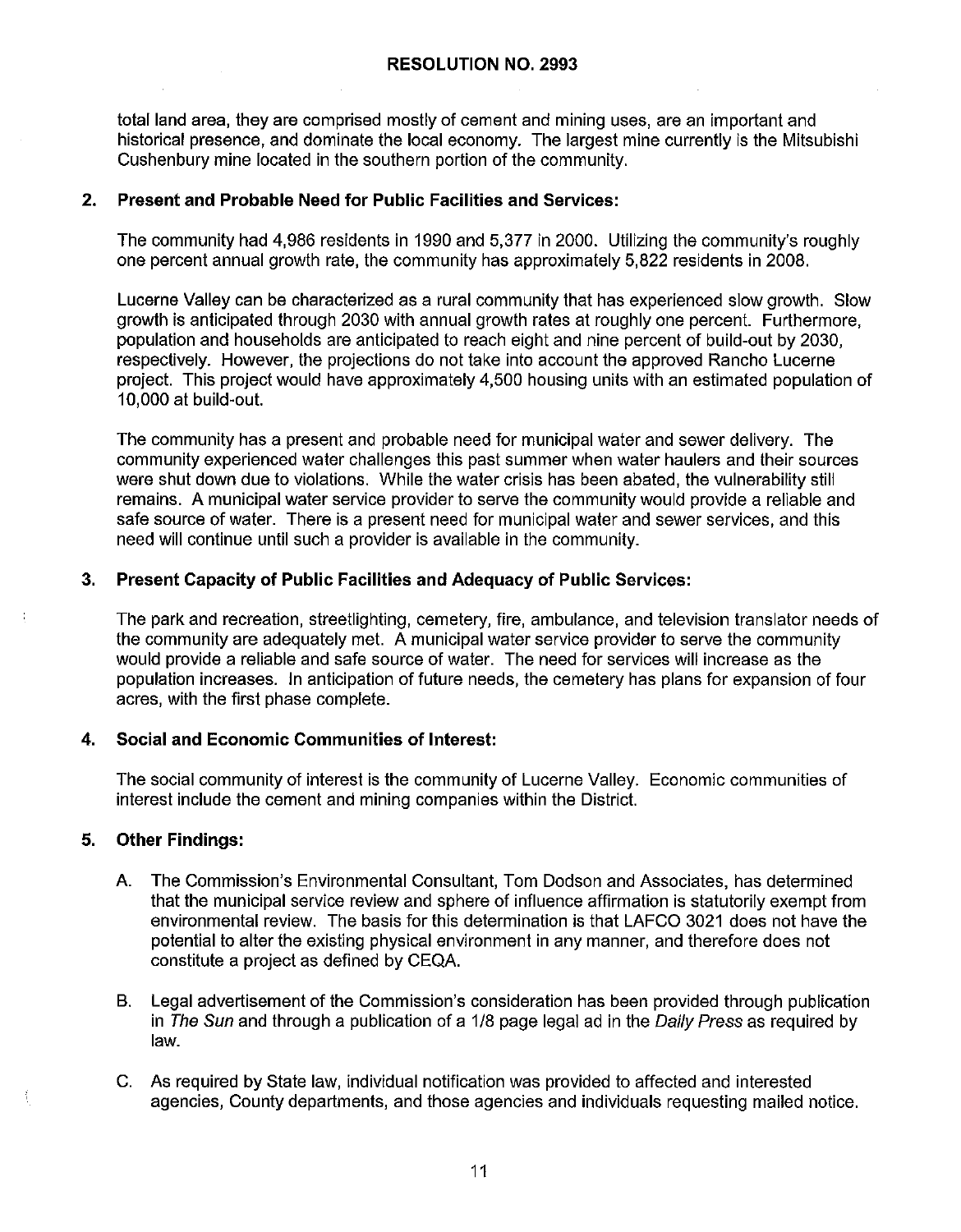D. Comments from landowners/registered voters and any affected agency will need to be reviewed and considered by the Commission in making its determinations.

**WHEREAS,** pursuant to the provisions of Government Code Section 56425(i) the range of services provided by the CSA 29 shall be limited to the following:

| <b>FUNCTIONS</b>           | <b>SERVICES</b>                                      |
|----------------------------|------------------------------------------------------|
| <b>Cemetery</b>            | <b>Cemetery</b>                                      |
| <b>TV Translator</b>       | Television translation                               |
| <b>Fire Protection</b>     | Fire protection<br>(Remove Effective July 1, 2008)   |
| <b>Park and Recreation</b> | Development, operation, recreation                   |
| Streetlighting             | Streetlighting                                       |
| Ambulance                  | Ambulance service<br>(Remove Effective July 1, 2008) |
| Water                      | Domestic                                             |
| Sewer                      | <b>Engineering and Planning</b>                      |

and such range of services shall not be changed unless approved by this Commission; and

**WHEREAS,** having reviewed and considered the findings as outlined above, the Commission affirms the sphere of influence as coterminous with the existing boundaries of CSA 29, and affirms and clarifies the functions and services currently authorized CSA 29;

**NOW, THEREFORE, BE IT RESOLVED** by the Local Agency Formation Commission of the County of San Bernardino, State of California, that this Commission shall consider the sphere of influence for CSA 29 to be coterminous with its existing boundaries; it being fully understood that establishment of such a sphere of influence is a policy declaration of this Commission based on existing facts and circumstances which, although not readily changed, may be subject to review and change in the event a future significant change of circumstances so warrants;

**BE IT FURTHER RESOLVED** that the Local Agency Formation Commission of the County of San Bernardino, State of California, does hereby determine that CSA 29 shall indemnify, defend, and hold harmless the Local Agency Formation Commission of the County of San Bernardino from any legal expense, legal action, or judgment arising out of the Commission's designation of the expanded sphere of influence, including any reimbursement of legal fees and costs incurred by the Commission.

#### **THIS ACTION APPROVED AND ADOPTED by the Local Agency Formation Commission of the County of San Bernardino by the following vote:**

**AYES:**  COMMISSIONERS: Colven, Cox, McCallon, Nuaimi, Pearson

**NOES:**  COMMISSIONERS: None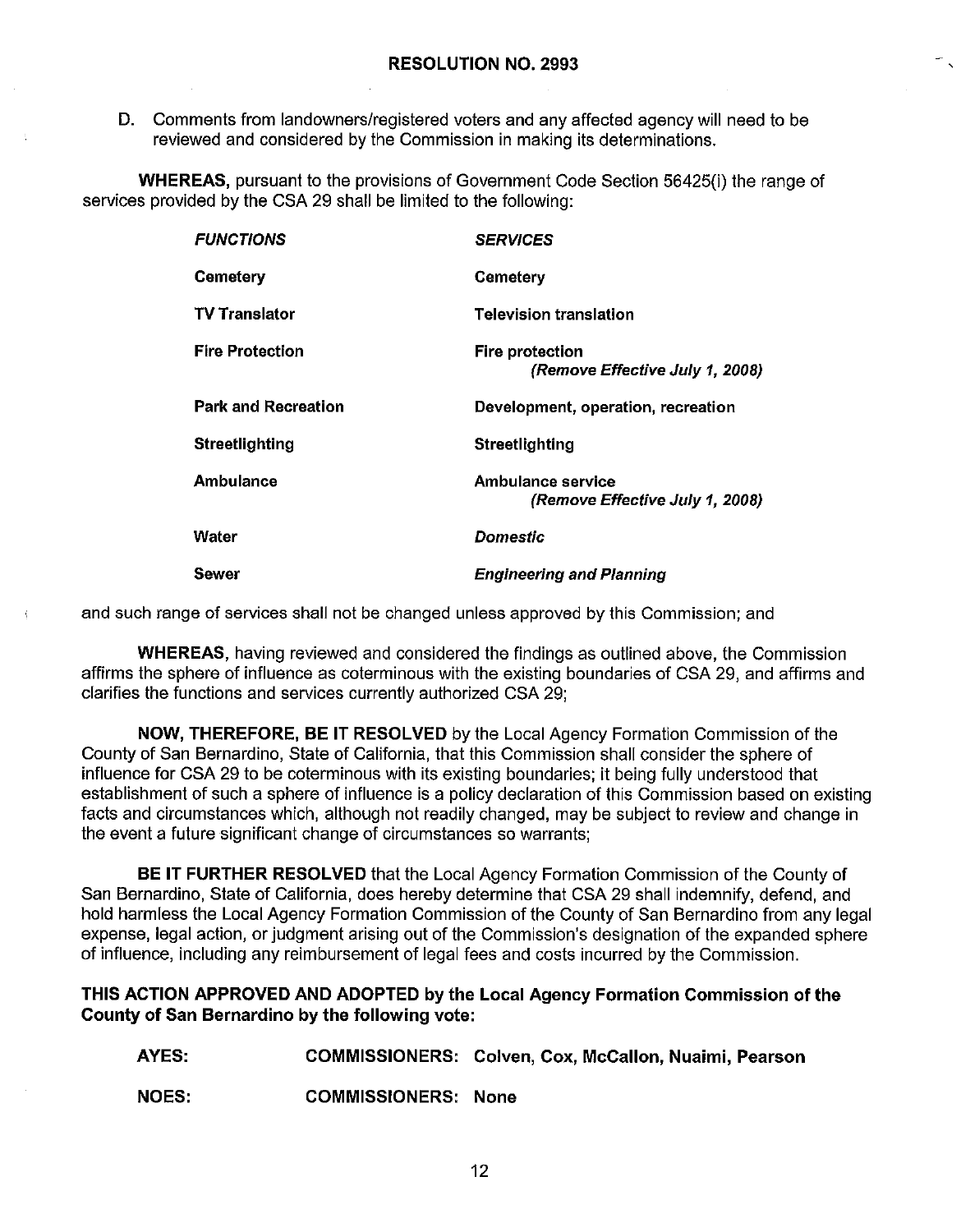#### RESOLUTION NO. 2993

ABSENT: COMMISSIONERS: Biane, Hansberger

\*\*\*\*\*\*\*\*\*\*\*\*\*\*\*\*\*\*\*\*\*\*\*\*\*\*\*\*\*\*\*\*\*\*\*\*\*\*\*\*\*\*\*\*\*\*\*\*\*\*\*\*\*\*\*\*\*\*\*\*\*\*\*\*\*\*\*\*\*\*\*\*\*\*\*\*\*\*\*\*\*\*\*\*\*\*\*\*\*\*

STATE OF CALIFORNIA (1)

) ss. COUNTY OF SAN BERNARDINO )

I, KATHLEEN ROLLINGS-McDONALD, Executive Officer of the Local Agency Formation Commission of the County of San Bernardino, California, do hereby certify this record to be a full, true, and correct copy of the action taken by said Commission, by vote of the members present, as the same appears in the Official Minutes of said Commission at its meeting of February 20, 2008. present, as the same appears in the Official Minutes of said Commitment<br>February 20, 2008 ,<br>DATED: February 21, 2008

 $\mathbf{I}$ 

KATHLEEN ROLLINGS-McDONALD Executive Officer